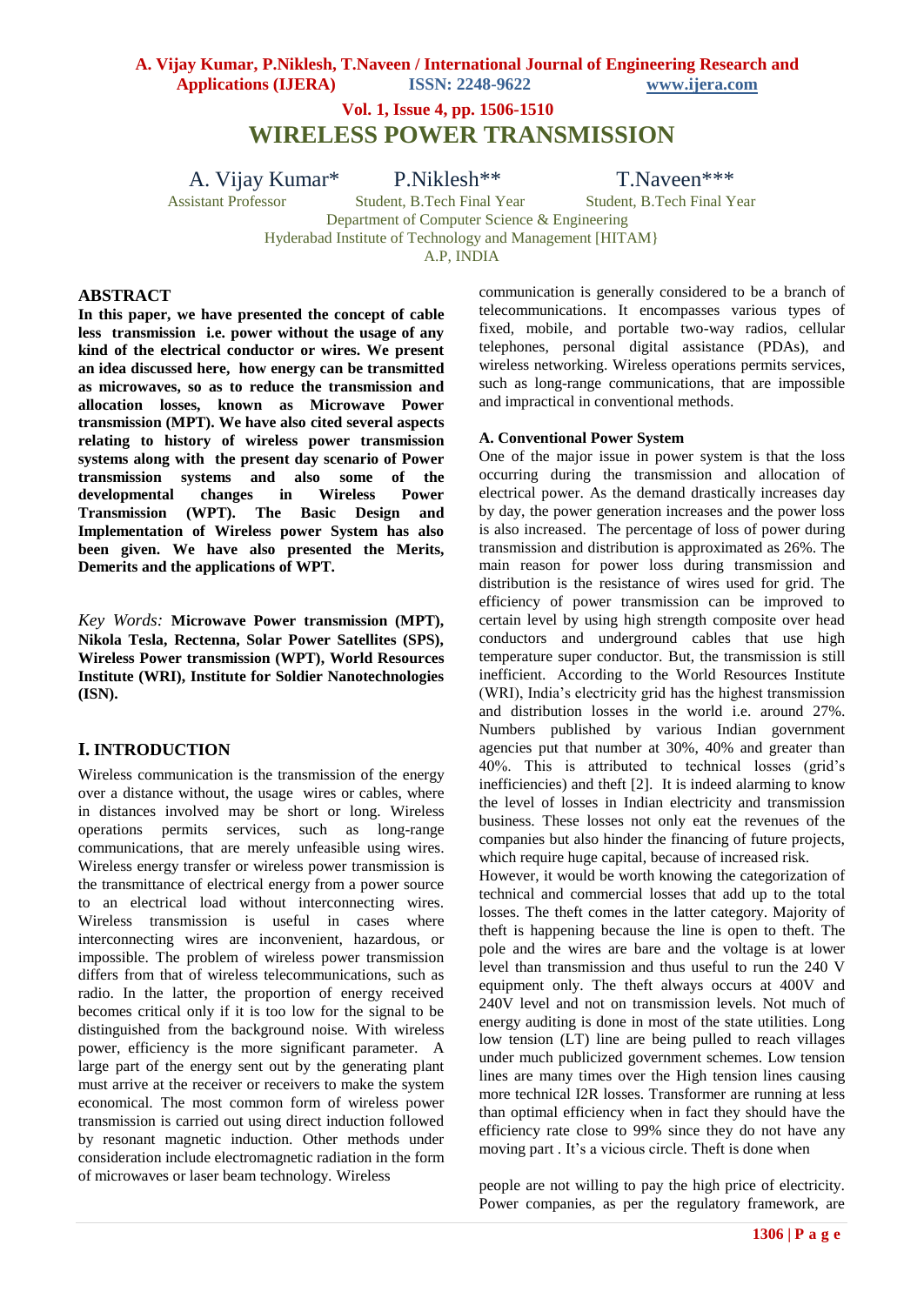## **Vol. 1, Issue 4, pp. 1506-1510**

assured their 16% ROI in distribution business and hence, the most of the losses are again put back to the consumer with increase in tariff. It's never the power companies which decide the tariff, it's the regulator. Very few people realize this fact. With wired power or energy transfer, we can easily transmit energy of very low to extra high value. But for some places it will be very useful if the energy transfer occur without wire is required. There are different concepts used in the field of wireless transfer technology. The one more thing is that the percentage of energy transfer is main criteria to transfer between places of very large distances. These are discussed in the sections following.

### **B. Transformer coupling**

Energy transfer between two coil through magnetic fields but in this method, distance between two coils should be too close.

### **C. Resonant induction coupling (Evenescent wave coupling)**

Electro magnetic wave in a high angular waveguide is called as evenescent waves which carry no energy, when if a proper resonant waveguide is brought near the transmitter then a tunnel is formed to the power drawing waveguide which can be converted in DC using rectifier circuits. A prototype model is achieved with 5 meters of ranges with this method.

### **D. Radio and microwave energy transfer**

With this method a long range is possible. In this method microwave is sent to the long distances and can be received through rectenna which extract microwave energy back to electrical energy. But the problem with this method is that the diameter of antenna should be order of kilometer.

### **E. Laser beam transfer**

In this method, laser is beamed to the photo voltaic cells which extract the electrical energy. This very difficult to implement and manage.

### **F. Electrical conduction method**

In this method, during transfer energy through wires or conductors, when the voltage reaches the breakdown voltage, the surrounding medium start conducts, in this way the energy can be transferred through air medium. Though there are several methods available, in practical cases there is no device for transmitting power wirelessly with high energy capacity. But at low power transfer there are so many devices available in the market.

## **II. HISTORY OF WIRELESS POWER TRANSMISSION**

Nikola Tesla he is who invented radio and is referred

to as "Father of Wireless"*.* Nikola Tesla is the one who first conceived the idea Wireless Power Transmission and demonstrated "the transmission of electrical energy

without wires" that depends upon electrical conductivity as early as 1891[2].

• In 1893, Tesla demonstrated the illumination of vacuum bulbs without using wires for power transmission at the World Columbian Exposition in Chicago.

 The Wardenclyffe tower shown in Figure 1. was designed and constructed by Tesla mainly for wireless transmission of electrical power rather than telegraphy [3].



Fig. 1. Warden clyffe Tower, including the partially-complete cupola

- The world's first fuel free airplane powered by microwave energy from ground was reported in 1987 at Canada. This system is called SHARP (Stationary High – Altitude Relay Platform) [5].
- A physics research group, led by Prof. Marin Soljacic, at the Massachusetts Institute of technology (MIT) demonstrated wireless powering of a 60W light bulb with 40% efficiency at a 2m (7ft) distance using two 60cm-diameter coils in 2007 [7].
- In 2008, Intel reproduced the MIT group's experiment by wirelessly powering a light bulb with 75% efficiency at a shorter distance.

 MIT team experimentally demonstrates wireless power transfer, potentially useful for powering laptops, cell phones without any cords.

- Imagine a future in which wireless power transfer is feasible: cell phones, household robots, mp3 players, laptop computers and other portable electronics capable of charging themselves without ever being plugged in, freeing us from that final, ubiquitous power wire. Some of these devices might not even need their bulky batteries to operate.
- A team from MIT's Department of Physics, Department of Electrical Engineering and Computer Science, and Institute for Soldier Nanotechnologies (ISN)

has experimentally demonstrated an important step toward accomplishing this vision of the future. Realizing

their recent theoretical prediction, they were able to light a 60W light bulb from a power source seven feet (more than two meters) away; there was no physical connection between the source and the appliance. The MIT team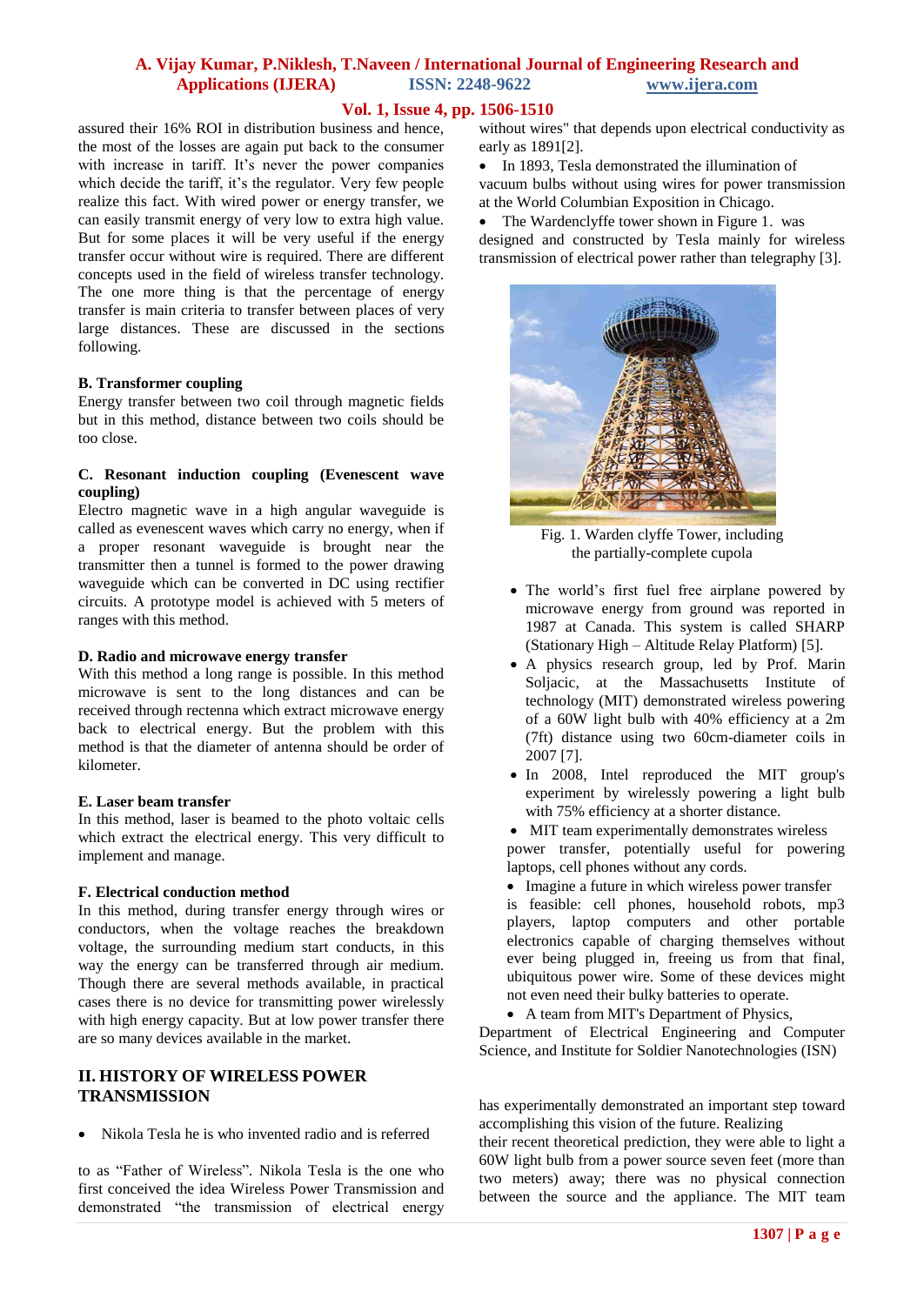## **Vol. 1, Issue 4, pp. 1506-1510**

refers to its concept as "WiTricity" (as in wireless electricity).

Sony Corporation in 2009 announced the development of a highly efficient wireless power transfer system that eliminates the use of power cables from electronic products such as television sets. Using this system, up to 60 Watts of electrical energy can be transferred over a distance of 50cm (at an efficiency of approximately 80%, approximately 60% including rectifier) [8]. This new wireless power transfer system incorporates a form of contactless electrical energy transmission technology based on magnetic resonance. With magnetic resonance, electromagnetic energy is only transferred to recipient devices that share the identical resonant frequencies as the energy source, so energy transfer efficiency is maintained, even when misalignment occurs. Furthermore, even if there are metal objects located between the transmitter and receiver, no heat induction occurs. With the growth in networked products, the number of cables used to connect these products has also increased. While data cables are rapidly being replaced with wireless communication systems such as Wi-Fi, the demand for wireless power transfer systems is also continuing to grow. Sony will proceed with its efforts to develop further technologies that meet customer needs for the wireless transfer of power across a wide range of products, distances and energy levels.

## **III. BASIC DESIGN AND IMPLEMENTATION OF WIRELESS POWER SYSTEM**

The Figure 2a and 2b depicts high speed rectifier realizing high transfer efficiency relating to transmitter and receiver.



Figure 2 a. Wireless power system



Figure 2 b. Wireless power system

William C. Brown, the pioneer in wireless power transmission technology, has designed, developed a unit and demonstrated to show how power can be transferred through free space by microwaves. The concept of Wireless Power Transmission System is explained with functional block diagram as shown in figure 3. In the transmission side, the microwave power source generates microwave power and the output power is controlled by electronic control circuits. The wave guide ferrite circulator which protects the microwave source from reflected power is connected with the microwave power source through the Coax – Waveguide Adaptor. The tuner matches the impedance between the transmitting antenna and the microwave source. The attenuated signals will be then separated based on the direction of signal propagation by Directional Coupler. The transmitting antenna radiates the power uniformly through free space to the rectenna. In the receiving side, a rectenna receives the transmitted

power and converts the microwave power into DC power. The impedance matching circuit and filter is provided to setting the output impedance of a signal source equal to the rectifying circuit. The rectifying circuit consists of Schottky barrier diodes converts the received microwave power into DC power. The Primary components of Wireless Power Transmission are Microwave Generator, Transmitting antenna and Receiving antenna (Rectenna).



The key for the present world is to save energy and related recourses in the organizations and as well as at home. Energy costs account for a huge portion of most companies operating expenses, so monitoring, controlling and conserving a building's lighting, heating and cooling, and other energy-hungry systems can lead to substantial savings. Several energy management vendors report that customers have shrunk their power bills by at least 30 percent. Saving energy also means lowering your carbon footprint, which could help reduce carbon taxes and

promote a green image, another plus for business. The figure 4 shows a typical energy wireless light controller device.

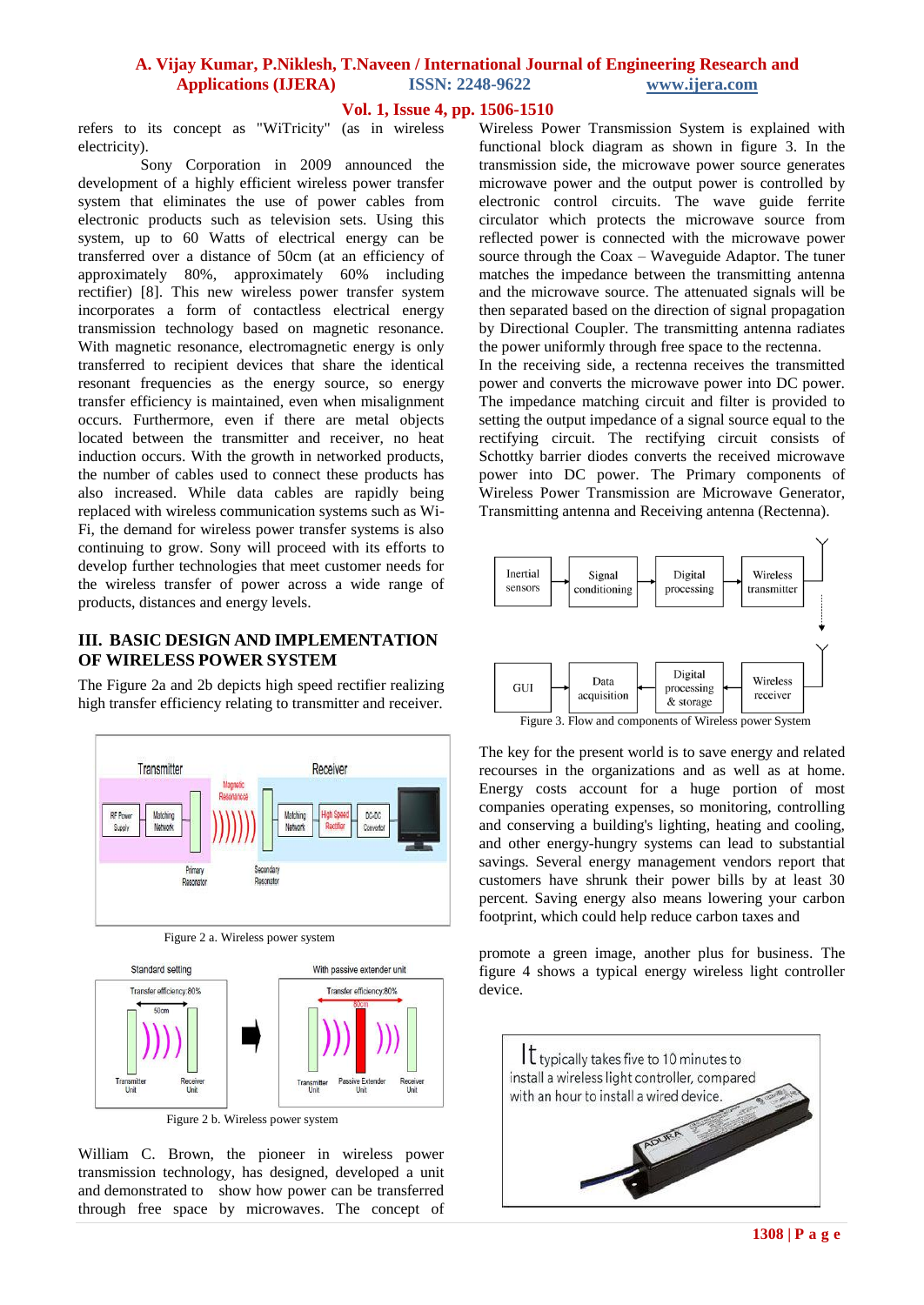### **Vol. 1, Issue 4, pp. 1506-1510**

Figure 4. A typical wireless energy device interface

### **IV. MERITS**

1. Various methods of transmitting power wirelessly have been known for centuries. Perhaps the best known example is electromagnetic radiation, such as radio waves. While such radiation is excellent for wireless transmission of information, it is not feasible to use it for power transmission. Since radiation spreads in all directions, a vast majority of power would end up being wasted into free space.

2. Wireless Power Transmission system would completely eliminates the existing high-tension power transmission line cables, towers and sub stations between the generating station and consumers and facilitates the interconnection of electrical generation plants on a global scale.

3. It has more freedom of choice of both receiver and transmitters. Even mobile transmitters and receivers can be chosen for the WPT system.

4.The power could be transmitted to the places where the wired transmission is not possible. Loss of transmission is negligible level in the Wireless Power Transmission; therefore, the efficiency of this method is very much higher than the wired transmission.

5. Power is available at the rectenna as long as the WPT is operating. The power failure due to short circuit and fault on cables would never exist in the transmission and power theft would be not possible at all.

### **V. DEMERITS**

- 1. Capital Cost for practical implementation of WPT to be very high.
- 2. The other disadvantage of the concept is interference of microwave with present communication systems.
- 3. Common belief fear the effect of microwave radiation.

4. But the studies in this domain repeatedly proves that the microwave radiation level would be never higher than the dose received while opening the microwave oven door, meaning it is slightly higher than the emissions created by cellular telephones [6].

### **VI. APPLICATIONS OF WPT**

- 1. Generating power by placing satellites with giant solar arrays in Geosynchronous Earth Orbit and transmitting the power as microwaves to the earth known as Solar Power Satellites (SPS) is the largest application of WPT.
- 2. Moving targets such as fuel free airplanes, fuel free electric vehicles, moving robots and fuel free rockets. The other applications of WPT are Ubiquitous Power Source (or) Wireless Power Source, Wireless sensors and RF Power Adaptive Rectifying Circuits (PARC).
- 3. Mobility user device can be moved easily within the wireless range.
- 4. Neat and easy Installation since no cable running here and there, just start up the wireless device and you're ready to rumble .
- 5. Less cost for cabling infrastructure and device
- 6. More user supported cable device have limited slots whereas wireless does not.

## **VII. CONCLUSION**

The concepts of Microwave Power transmission (MPT), Wireless Power Transmission history and basic implementation of Power System is discussed elaborately . Technological developments in Wireless Power Transmission (WPT), the merits, demerits, applications of WPT are also discussed in this paper. By this we are able to know the greater possibilities for transmitting power with negligible losses and ease of transmission in the years to come. It is envisaged that wireless energy would be really accomplished with a advantage of easy implementation and cost effective i.e., cost of transmission and distribution overhead would become less and moreover it is important that the cost of electrical energy to the consumer would also be reduced compared to existing systems.

#### **ACKNOWLEDGEMENT**

The authors would like to thank **Professor T. Venkat Narayana Rao**, Head and Professor, Department of Computer Science and Engineering, Hyderabad Institute of Technology and Management [HITAM], Hyderabad for his continuous help and suggestions to improve the eminence of this paper.

#### **REFERENCES**

[1] http://en.wikipedia.org/wiki/Microwave\_transmission. [2] Nikola Tesla, My Inventions, Ben Johnston, Ed., Austin, Hart Brothers, p. 91,1982.

[3] Nikola Tesla, "The Transmission of Electrical Energy Without Wires as a Means for Furthering Peace," Electrical World and Engineer. Jan. 7, p. 21, 1905.

[4] HISTORY OF WIRELESS Tapan K. Sarkar Robert J. Mailloux Arthur A. Oliner Magdalena Salazar-Palma Dipak L. Sengupta.

[5] J.J. Schelesak, A. Alden and T. Ohno, A microwave powered high altitude platform, IEEE MTT-S Int. Symp. Digest, pp - 283- 286, 1988.